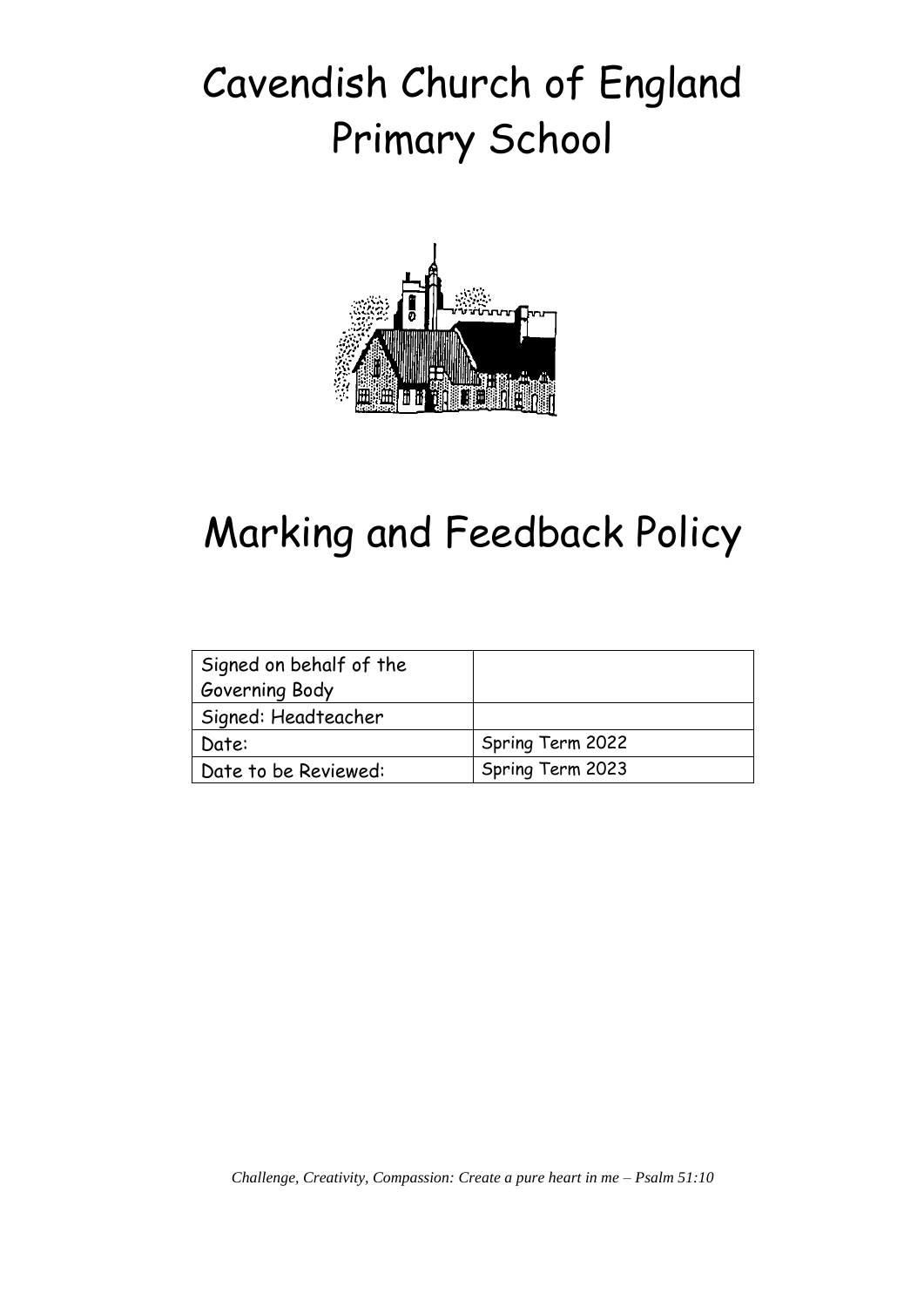## **Our Vision**

In our school our Christian vision shapes all we do.

## *Challenge, Creativity, Compassion: Create a pure heart in me – Psalm 51:10*

Our School Vision Statement reflects this commitment as children and staff are taught to challenge inequality, prejudice, bullying and harm; to respond with compassion and sensitivity to individual need and to respect the rights of all individuals to be safe and nurtured within God's world.

We encourage children to respond creatively to internal and external challenges in life, with compassion for others, including consideration for creation and the planet itself. Thus we show how to live justly and with a pure heart, reflecting the teachings of Jesus and God's love within our school environment.

## **How we respond to children's work**

*Challenge*: Children's feedback should reflect challenges met, and provide support for current learning challenges including misconceptions.

*Creativity*: We respond to children's creativity and expression within their learning.

*Compassion*: We show both sympathy and guidance for when learning presents barriers and are flexible and inclusive in helping to overcome these.

## **School Aims**

- to ensure that the marking of work/responding to work is positive and constructive
- to encourage pupils motivation, self-esteem & self-evaluation
- to enable children to know how well they have done and whether their task objectives have been met
- to show children what they need to do next to further their progress and learning
- to enable the teacher to check if the learning objective has been met
- to use marking to identify future targets and areas for development
- to communicate progress to parents, and others
- to inform recording, reporting and assessments
- to aid standardisation across the curriculum and Key Stages

## **Strategies**

In responding to pupils' work, we may:

- mark children's written work
- display work
- use work of one pupil or group as an example to inform the success criteria
- use open-ended questioning to extend learning and challenge
- provide spoken feedback or discussion (teacher with child or children discussion)
- share work including formal & informal presentations, utilising technology
- seek peer response to pupils' work
- praise
- use of house point/achievement system
- use celebration assembly to provide opportunities for whole school to share success and see samples of good work
- use work sampling
- use classroom observation
- check that teachers' evaluations and assessments inform future planning
- compare against standards files and age related exemplars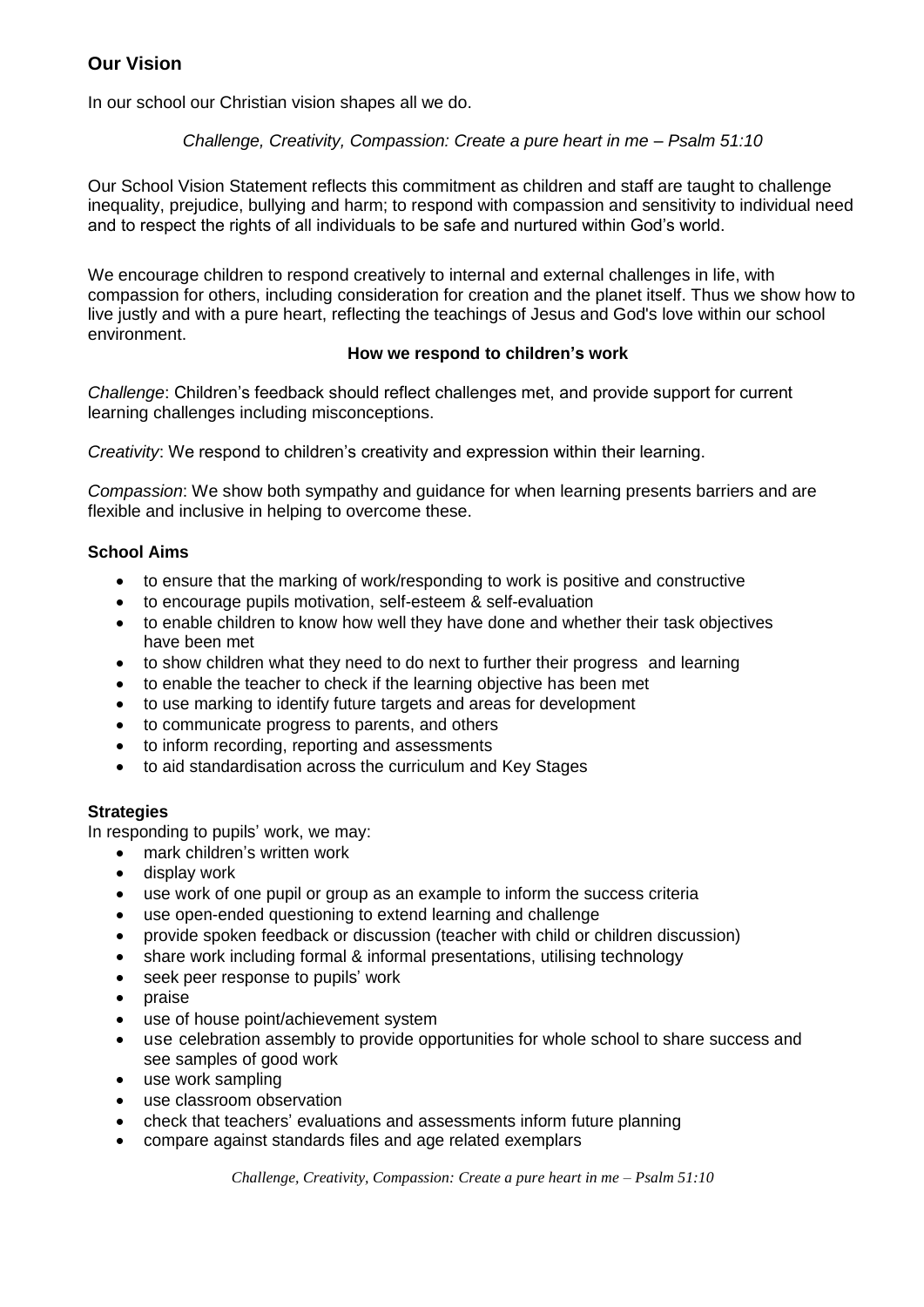- use national curriculum statements, standardised portfolios and other materials released from the DfE.
- review the policy annually

## **Topic**

One topic book is expected per term. The topic book should reflect the cross curricular approach and evidence application of English skills, maths, science and RE as appropriate. There should be several examples of extended writing.

Presentation is important. Consider what you want the children to produce and how this can be best presented. Leaflets, posters, templates for newspaper reports, letters that tuck into envelopes add a sense of pride and excitement to the work. Topic should start with mind map of existing knowledge and questions to find out.

## **RE**

RE is seen as a core subject and should have a weekly entry or equivalent. Children should have opportunities to display their skills in both attainment areas, and should be given opportunities to respond personally. As an Artsmark School, time is expected to be given to encourage an artistic approach to recording and evidencing learning. RE curriculum is set by Suffolk County Council and the school uses the framework recommended by the Diocese. These should inform teacher planning to ensure appropriate opportunities for learning and assessment.

## **English**

Our expectations of children's ability to communicate should be individual to the child, age expected but aspirational. As such our expectation is that the same skills will be demonstrated in written work across all subjects, and focus for marking in those subjects should also include spelling, grammar, handwriting across a period of time.

Handwriting – introduced in EYFS and should be fully joined by year 2, with lead ins. Letters in foundation stage should be clearly formed to ensure a good phonic and visual link.

Children must have appropriate opportunity to apply phonics knowledge in spellings, eg, dictation, word mats, dictionaries. Work in all subjects should be marked for correct spelling of specific vocabulary and words for the age related list and common exceptions.

## **Maths**

Maths books should have a margin of 2 squares. One digit should be written in each square and close attention paid to presentation and layout. This underpins later requirements for vertical algorithms and formal calculations.

Space should be given for working out and jottings.

Each stage of calculations should be on a new line.

Must have evidence of problem solving and discussion of reasoning.

Word problem questions should always finish with a sentence or phrase to contextualise the calculation, eg, 15 bananas; can have 7.4 but cannot have  $\frac{1}{2}$  a tent so 8 tents are needed. You would not round down for this. True or false statements allow children to display understanding required for greater depth. Children should be given time to explain their reasoning and thinking and so evidence mastery.

## **"I can…" statements & Success Criteria**

For marking to be meaningful, evaluative and inform future development, children must have a clear understanding of the learning intention for each lesson (I can..), *how* this can be achieved and *what* this will look like (the success criteria.) Phrasing the learning intention within an "I can" statement automatically invites reflection and the end of the session to ascertain the truth of this statement. The

*Challenge, Creativity, Compassion: Create a pure heart in me – Psalm 51:10*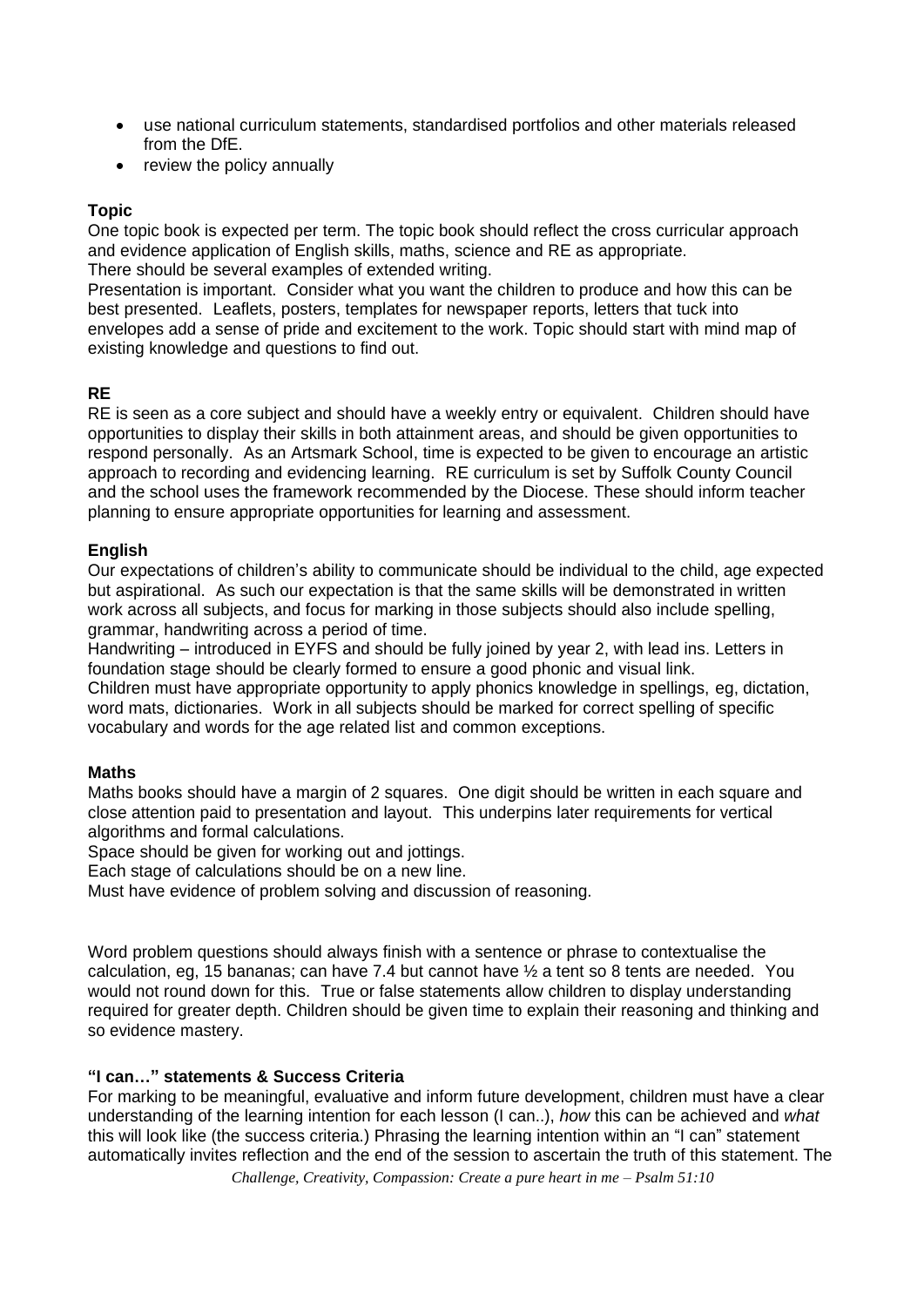success criteria should be discussed with children so they have an explicit understanding of the task required of them. Children should have an awareness of how this fits in with wider learning and make connections across subjects. It should be short and skills based.

I can use paragraphs:

Success Criteria: this will be discussed as part of the lesson – a written prompt may be supplied.

Children should have a clear understanding about key facts and vocabulary which form part of required retained knowledge.

#### **Written marking codes**

Children's work is marked using a coloured pen so teacher comments are easily identified. Next steps are set at the end of a piece of work, where appropriate, and the next step itself should also be marked or acknowledged.

Work MUST be marked regularly to inform planning and progression. This may be reviewed through written or oral feedback, class marking or peer marking.

The following codes are to be used throughout the school and should be explicitly shared with the children.

|                                               | Good point, example of objective, punctuation,<br>vocabulary            |
|-----------------------------------------------|-------------------------------------------------------------------------|
| Coloured circle                               | Incorrect or missing punctuation, use also for capital<br>letters       |
| $\lambda$                                     | Missing word                                                            |
| Sp in margin; word or<br>part word underlined | Incorrect spelling<br>Key words, key stage word lists, subject specific |
| $\sqrt{ }$                                    | New paragraph needed                                                    |
| Sticker                                       | Reward for effort/achievement                                           |
| HP                                            | House point awarded                                                     |

Layout of books is also important to ensure continuity throughout the key stages, to foster pride in each individual's work and to assist clarity for review. Class teachers should use the following to ensure whole school consistency.

DUMTUMS – Date, Underline, Miss-a-line (margin), Title (or I can..), Underline, Miss-a-line, Start. If margins are not pre-printed, they should be drawn in. Margins are required for all books including Maths.

## **Feedback**

As part of individual learning children should be set a "next step" as appropriate at the end of written work. This should provide an opportunity for one of the following: consolidation, correction, extension, target linked application, cross-curricular application. Children have a timetabled slot to respond to their next step daily, and a learning dialogue should be evidenced within pupil books. Next steps can be orally discussed in which case the code VF inserted next to written work. EYFS next steps are for adult planning and are linked to DM and EYFS outcomes.  $\rightarrow$  positive praise point explaining, why the work is good